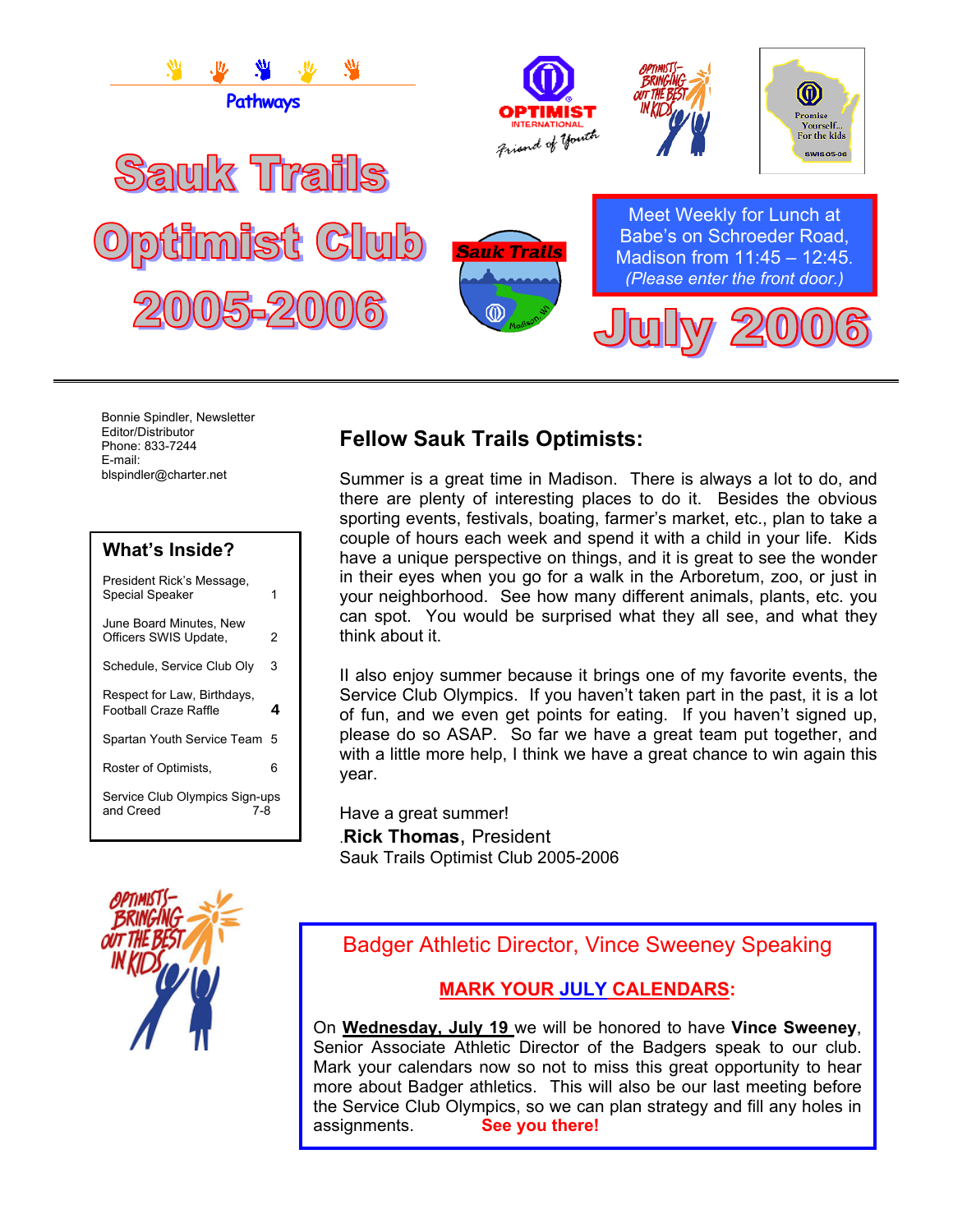#### **July 2006 Sauk Trails Optimist Club, Ltd. Page 2 of 8**

**Sauk Trails Optimist Club – STOC Board Minutes, Keller-Williams 6/13/2006** 

**Members in Attendance:**

President: Rick Thomas Vice President: Greg Hermus Board Members Barb Mulcahy, Kevin Campos Sec/Treas: Gene Spindler



President Rick Thomas called the meeting to order at 4:35 pm.

The minutes of the May 9, 2006 Board Meeting was discussed. A motion was made (Barb Mulcahy), seconded (Kevin Campos) and passed to approve the minutes of the May Board meeting.

The Financial Report through May 31, 2006 was presented to the Board. A motion was made (Kevin Campos), seconded (Barb Mulcahy) and passed to accept the Treasurer's Report.

The Board discussed the upcoming Service Club Olympics. There is a need for more members to sign up and participate in events. A motion was made seconded and passed to provide \$5 support for events costing more than \$10 and to provide \$10 support for the meal cost for members attending.

Rick Thomas reported that we would be assisting The West Madison Optimist Club in serving a meal to families of children with cancer on Sunday, June  $18<sup>th</sup>$ . Two to three volunteers are needed for this activity. Our club has been invited to attend the June  $22^{nd}$  Mallards baseball game by the Downtown Optimist Club. This activity includes a meal and a ticket to the game.

The speaker for June  $14<sup>th</sup>$  will be Rita Emmenegger representing the Friends of Nicaragua. A motion was made, seconded and passed to provide a gift of \$100 to support their activities in Nicaragua.

The meeting adjourned at 5:30. The next meeting will be on **Tuesday, July 11th at 4:30 P.M. at Keller Williams.**

Gene Spindler, Secretary/Treasurer 2005-2006

#### **Sauk Trails Club Officers 05-06**

**President** Rick Thomas

Secretary/Treasurer Gene Spindler

> Past President Tim Belter

Vice Presidents Greg Hermus Pete Graven Kevin Campos

Board of Directors Sandy Fischer Barb Mulcahy Bob Wortinger Mike Milia Jason Kadow Jill Thomas

# SWIS – Southern **Wisconsin Conferences**

*Club officers should put these 2006 dates on their calendar .*

**August 4 – 5<sup>th</sup> Holiday Inn, November 10<sup>th</sup> –11<sup>th</sup> Monroe** Madison West

*(Training will be scheduled on Saturday at each of these conferences. As a new board member, try to work these dates into your schedule to learn more about being an Optimist.)* 

## Sauk Trails Club New Board 06-07

The following were elected to the Sauk Trails board. They will be starting or continuing their 1 or 2 year terms in October 2006.

President: Greg Hermus Sec/Treasurer: Gene Spindler Past President: Rick Thomas

Vice Presidents: Barb Mulcahy, Kevin Campos Board Members: Bob Wortinger (continuing 2<sup>nd</sup> year) Mike Milia  $\overline{a}$  (continuing  $2^{nd}$  year) Kelly Piper  $(1 \text{ year}, \text{ replacing} \text{ Barb} \text{ on } \text{board})$ <br>Kathy Johnson  $(2 \text{ year term})$ Kathy Johnson<br>Diane Riley  $(2 \text{ year term})$ <br> $(2 \text{ year term})$ Carole Klopp

Board Members who have completed their terms and are going off the board are: Sandy Fischer, Jason Kadow, Pete Graven and Jill Thomas. THANKS to all of you for your years of service to your club.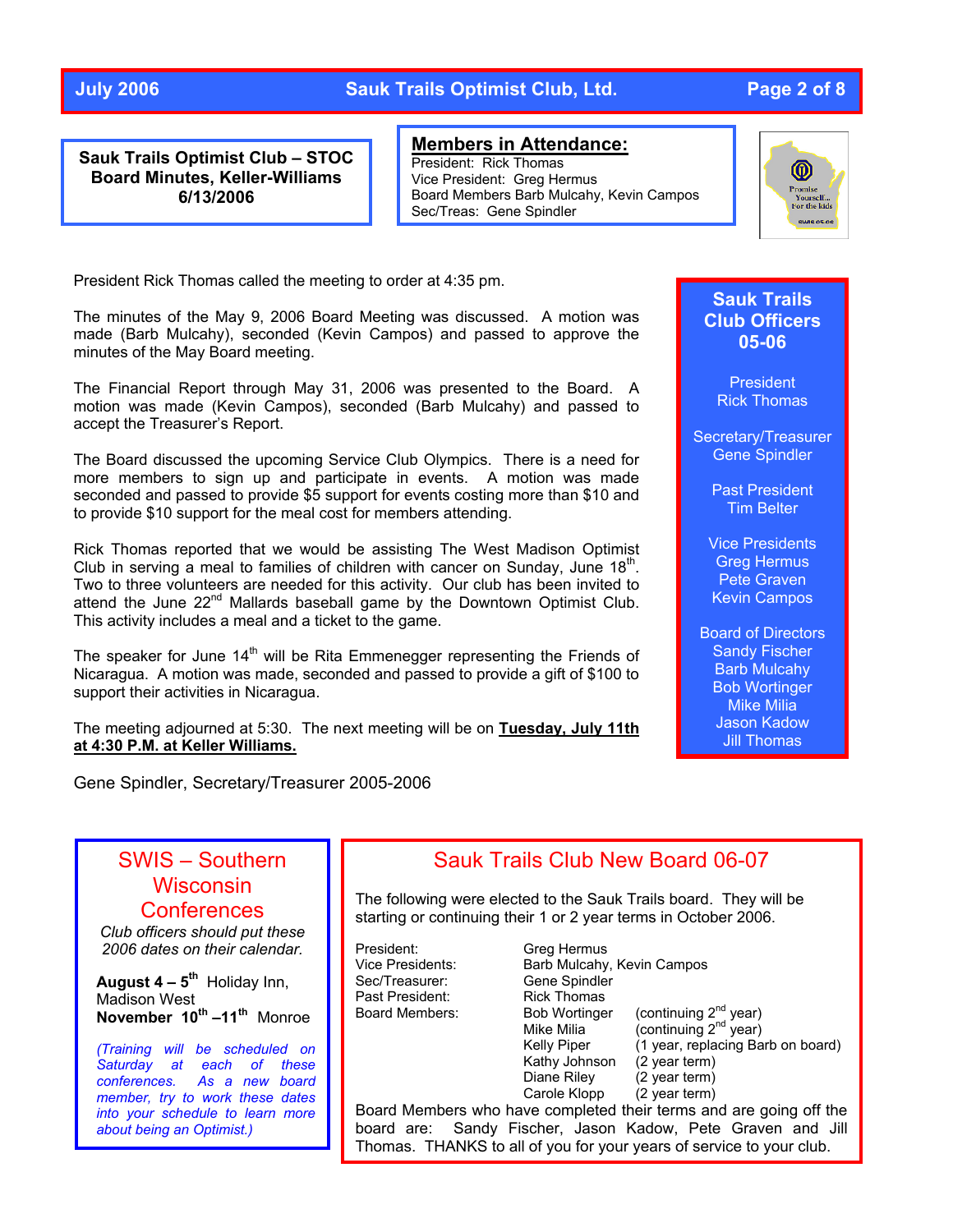### **July 2006 Sauk Trails Optimist Club, Ltd. Page 3 of 8**

#### **July 2006 Schedule**:

| July 5 <sup>th</sup>                                                                      | Lunch Babe's, 11:45 am       |  |
|-------------------------------------------------------------------------------------------|------------------------------|--|
| July 12 <sup>th</sup>                                                                     | Lunch Babe's, 11:45 am       |  |
| July 19 <sup>th</sup>                                                                     | Lunch Babe's, 11:45 am       |  |
| July 26 <sup>th</sup>                                                                     | <b>LUNCH CANCELLED</b>       |  |
| <b>Jul 24-25</b>                                                                          | <b>Service Club Olympics</b> |  |
| Other events and activities will be scheduled<br>and/or rescheduled by Sauk Trails Board. |                              |  |

### SWIS District Sponsors Football Craze Raffle

Football season is almost upon us again, and we are once again selling the "Football Craze" tickets as a fundraiser for our club. The tickets are \$20.00 each. \$10.00 goes toward prizes. \$5.00 goes to he Optimist International Foundation for youth programs, from our club, and \$5.00 goes back to our club for our youth programs.

The prizes each week are: \$500, \$250, \$100, \$75, \$50, \$25, \$10. It is a lot of fun to root for teams you might otherwise not care about, and the cost is only a little over \$1 per week. What a great opportunity to support the Club and have a chance to win cash on a weekly basis. Please e-mail, call, or get tickets directly from Rick Thomas.

| <b>DATES</b>    | <b>Location</b>  | <b>Speaker</b>                                                                   | <b>Topic</b>                 | Lunch                                         |
|-----------------|------------------|----------------------------------------------------------------------------------|------------------------------|-----------------------------------------------|
| July $5th$      | <b>Babes</b>     | <b>TBD</b>                                                                       | TBD                          | Teriyaki Chicken<br>Sandwich or Oriental      |
|                 |                  |                                                                                  |                              | Chicken Salad                                 |
| July $12^{th}$  | <b>Babes</b>     | <b>TBD</b>                                                                       | TBD                          | Steak Pita Wrap or                            |
|                 |                  |                                                                                  |                              | Veggie Salad                                  |
| July $19^{th}$  | <b>Babes</b>     | Vince Sweeney,<br>Senior Associate<br>Athletic Director of the<br><b>Badgers</b> | <b>Badger Athletics</b>      | Fish Sandwich or Cajun<br>Fried Chicken Salad |
| July 26 $^{th}$ | <b>CANCELLED</b> | (see below and                                                                   | <b>Service Club Olympics</b> | <b>NA</b>                                     |
|                 |                  | pages 7 & 8)                                                                     | on July $24th - 25th$        |                                               |

# **Service Club Olympics, July 24th – 25th**

The Madison Area Service Club Olympics will be **Monday July 24th & Tuesday July 25th.** There are a number of events to participate in including bowling, pool, 5K run, biking, volleyball, board/card games, horseshoes, tennis, ping-pong, and racquetball. **HELP WANTED**:

The Sauk Trails Optimist Club is seeking fun-loving participants for the Service Club Olympics. Many events still have openings for players, from board games to athletic events and casual games like bocce, pool and horseshoes. Please see the list at the end of the newsletter and let Greg Hermus or Rick Thomas know which events you would like to participate in. It's a great time every year and a fun way to get better acquainted with your fellow Optimists and members of other service clubs in the Madiso n area.

Tuesday evening there will be a dinner and awards ceremony at Cherokee Country Club. The evening ends around 7:30 with the presentation of the Olympian of the Year Award. This is recognition to an active member of the community for a lifetime of volunteer service.

**Let's win first place again this year!!!**

**Greg Hermus, Pool Event Chair and Club Representative**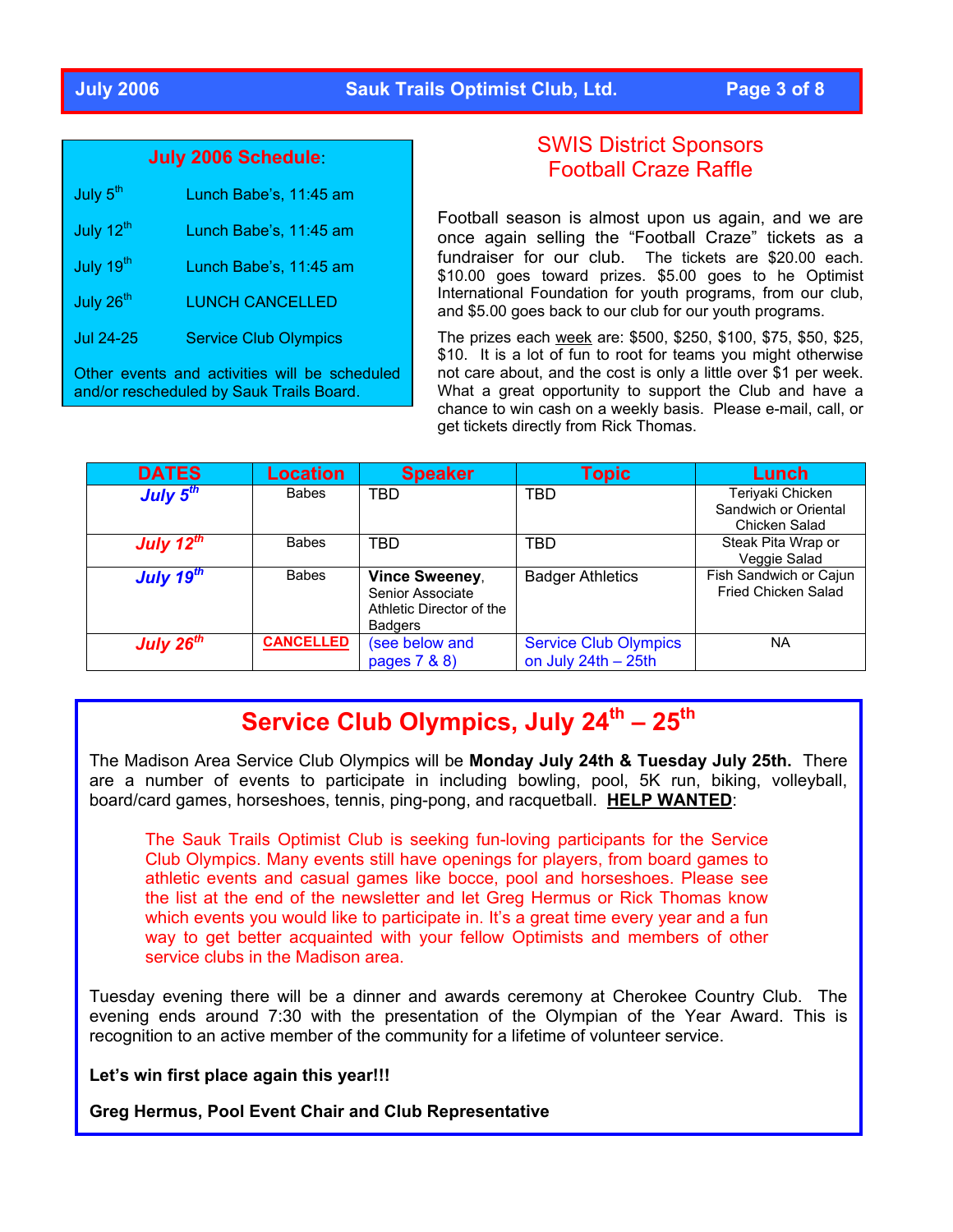### UW Children's Hospital Meal Serving

On Sunday, June 18 Sauk Trails Optimist Club served meals to approximately 75 people who are undergoing treatment or whose children are undergoing treatment at UW Children's Hospital. This is the third time our Club has served the meals. It is wonderful to have the opportunity to serve a hot meal to people who are staying at the hospital and they are always very appreciative

### **Downtown Madison Club Invites Sauk Trails to Mallard's Game & Tail Gate**

June 22<sup>nd</sup> there were 4 Optimists and one son who attended a tailgate party and a Mallard's Game. It was fun to visit with other optimists even if the Mallard's lost that evening,  $5 - 3$ .

# **RESPECT for LAW, June 7th , 2006**

The Sauk Trails Optimist Club honored 2 outstanding Madison Police Officers on June  $7<sup>th</sup>$  at a lunch. The officers were:

Officer David Wilcox - Allied Drive Officer

Officer Timothy Harder - Memorial HS, in summer on Allied Drive

Lt. Victor Wahl, City of Madison Police Department, commented on the duties and responsibilities of these two fine officers, the Optimists present asked them questions, and they were both presented with an individual plaque and checks. Both officers have challenging assignments in their responsible areas and both handle it with professionalism and dignity. THANKS again to the entire police department for all they do for Madison.

Thanks again to Optimist Steve Bailey for coordinating this annual event.



Lt. Victor Wahl and Officer Tim Harder (Madison Police), Rick Thomas (Club President). (Officer David Wilcox, the other honoree, had to leave earlier).



| Laurie Irwin          | 7/5  |
|-----------------------|------|
| Dale Kalscheur        | 7/6  |
| John Scherer          | 7/6  |
| Joseph Marty          | 7/10 |
| <b>Alison Scherer</b> | 7/14 |
| Lori Davis            | 7/18 |
| <b>Barb Mulhany</b>   | 7/28 |

#### **REMINDER: STOC Articles for August 2006 Newsletter are due to Bonnie Spindler [blspindler@charter.net](mailto:blspindler@charter.net) by July 28th , 2006**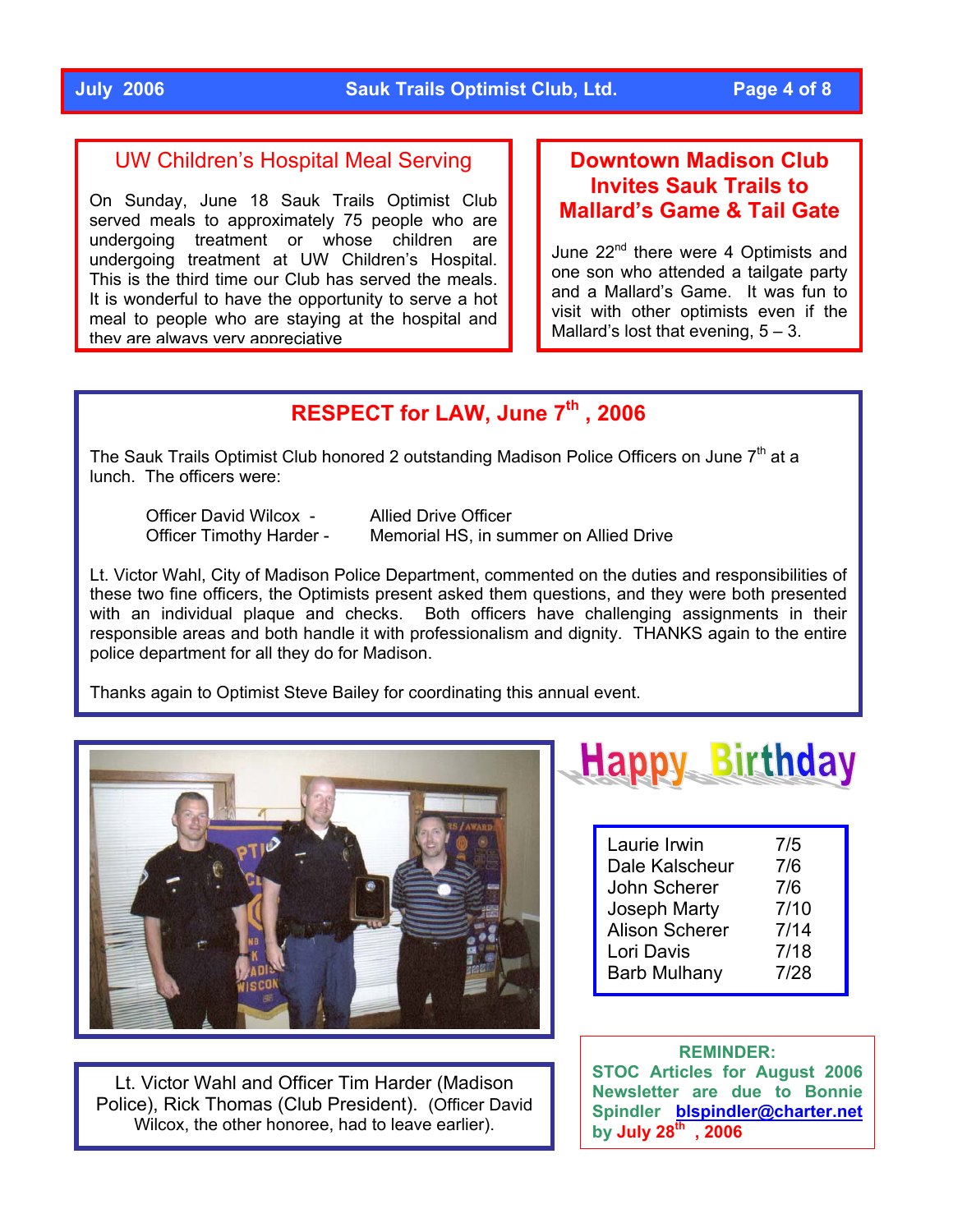# The JOOIFul Spartan *Spartan Youth Service's Monthly Newsletter*

A letter from the Presidents:

Hello! The past year has been a fabulous one for Spartan Youth Service! We have continued with many projects from previous years such as Oakwood and Special Olympics. As well as finding new projects such as a Game Night at Middleton Village and working closely with the new club at Jefferson. As the co-Presidents for next year we are looking forward to enhancing the number of projects we run and the communication within the club. Throughout the year we have had much communication with the Sauk Trails Optimists It takes a lot of people to help keep a club running and we are very grateful for all the help the Optimists give us; we couldn't do it with out you! We are looking forward to next year and all the wonderful opportunities we will have!

> Be JOOI-Ful, **Holly DeWerd and Suvai Gunasekaran**  Spartan Youth Service co-Presidents



This summer 13 members from Spartan Youth Service will be going to Nashville, Tennessee for the national conference. From July 5-9<sup>th</sup> they will busy with the adventure of their life. They will learn how to become a successful leader, help plan for next years club, sightsee in the music capital of the world, and so much more that will carry with them throughout their years.

We are very exited for those who will be presenting a workshop.

- 1) Kristen Fox along with Sauk Trails Optimist Steve Bailey will be presenting Point of Order, a workshop explaining Roberts Rules of Order, Parliamentary Procedure, and the reasons for its use in clubs today.
- 2) Carole Klopp and Mary Schwartz, our advisors from the Sauk Trails Optimists will be presenting a workshop for other advisors. Calling All Advisors: Let's Chat is about the roles that advisors have in JOOI clubs and the different issues they may face.
- 3) Service Begins At Home is the last workshop we will be presenting. Holly DeWerd and Suvai Gunasekaran will be presenting on a project that links High Schools and Elementary Schools with volunteering.

We are all very exited for this trip and we wouldn't be able to attend if it wasn't for the Sauk Trails Optimists club and their generous donations! Thank you!

#### FUN FACTS

**Q.After drinking a cup of locally produced coffee in Nashville, which U.S. president coined the phrase "good to the last drop!"?** A.Theodore Roosevelt**.** 

**Q.What was the original name of the [Grand](http://www.nashville.com/music/opry/index.html) Ole Opry?**  A.The WSM Barn Dance**.** 

**Tennessee's State Nickname: The Volunteer State**

**The Country Music Hall of Fame is a 37 million dollar structure that spans an entire block of downtown Nashville.**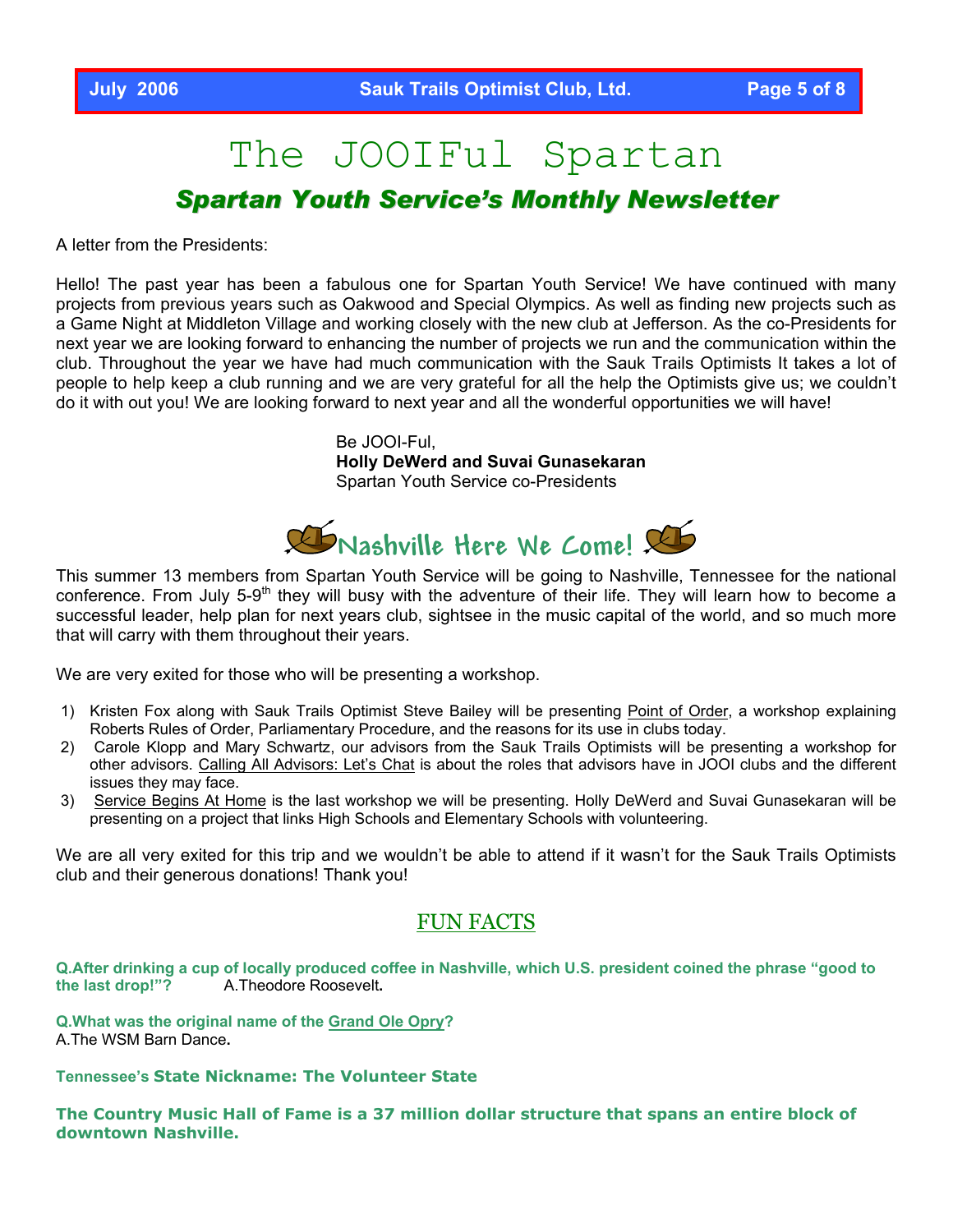#### **Sauk Trails Optimist Club, Ltd. - Membership Roster July 2006 (Updates in RED)**

| Name                                    | Sauk Trails Optimist Giub, Ltd. - Membership Roster July 2006 (Opuales III RED)<br>Company | Work No.      | Home No.                        | Fax No.      | <b>E-Mail Address</b>                       |
|-----------------------------------------|--------------------------------------------------------------------------------------------|---------------|---------------------------------|--------------|---------------------------------------------|
| Wade Anunson                            | Anunson Chiropractic - NEW                                                                 | 829-2250      | 278-2950                        | 829-2251     | dranunson@sbcglobal.net                     |
| <b>BJ</b> Bailey                        |                                                                                            |               |                                 |              | Mrfuel4@yahoo.com                           |
| <b>Steve Bailey</b>                     | Crown Dental Laboratory                                                                    | 271-5537      | 238-8535                        | 271-1657     | Sbailey100@aol.com                          |
| Tim Belter                              | Johnson Bank                                                                               | 240-1890      | 455-1145                        | 240-1870     | tbelter@iohnsonbank.com                     |
| <b>Scott Bodley</b>                     | Self Employed                                                                              | 702-387-2335  | 288-8796                        | 217-1873©    | seavan4@hotmail.com                         |
| David Braun                             | M&I Bank                                                                                   | 231-5656      | 217-2182                        |              | David.braun@micorp.com                      |
| Kevin Campos                            | Keller Williams Realty                                                                     | 235-1030      | 846-2997                        | 443-1919     | Kevin@kevincampos.com                       |
| Kristi Campos                           | Distinctive Dentistry & Facial Aesthetics                                                  | 836-1422      | 846-2997                        |              | klmilton@hotmail.com                        |
| Rick Conne                              | H & R Block                                                                                | 829-8206      | 833-3793                        |              | rconne@hrblock.com                          |
| Lori (Handel) Davis                     |                                                                                            |               | 848-9673                        |              | lhandel@tds.net                             |
| Jerry Edgar, Jr                         | SWIS Lt. Gov, Zone 6, 2005-2006                                                            | 222-7600      | 837-6731                        |              | jerry edgarjr@us.aflac.com                  |
| Sandra Fischer                          | Wegner, LLP CPAs & Consulting                                                              | 442-1920      | 437-8448                        | 274-3361     | Sandy.fischer@wegnercpas.com                |
| <b>Brian Fisher</b>                     | <b>DELETE</b>                                                                              | 252-5901      | 850-4368                        | 283-5713     | Brian.fisher@micorp.com                     |
| Carrie Fluhr                            | Wisconsin Community Bank                                                                   | 298-1743      | 219-3551                        | 298-1710     | Cfluhr.@thewcb.com                          |
| Daniel Gibson                           | SVA Planners                                                                               | 826-2322      | 836-4714                        |              | Gibsond@sva.com                             |
| Peter Graven                            | <b>Independent Bank</b>                                                                    | 835-9961      | 276-5912                        |              | petegraven@inbank.com                       |
| Mike Gustafson                          | Suby Von Haden                                                                             | 826-2292      | 831-6914                        | 831-4243     | gustafsonm@sva.com                          |
| Gregory Hermus                          | Morgan Stanley                                                                             | 829-4341      | 845-3820                        |              | Ghbadger@charter.net                        |
| Donald Higgins                          | Higgins Insurance Group                                                                    | 274-4200      | 824-0914                        | 274-4210     | Don@hhig.net                                |
| Ricki Hoefer                            | Edward Jones                                                                               | 831-0988      | 833-6268                        |              | Philricki@aol.com                           |
| Jared Holthe                            | <b>Badger</b> Chiropractic                                                                 | 848-2638      | 848-2638                        |              | Holthe s@yahoo.com                          |
| Sheri Holthe                            | <b>Badger</b> Chiropractic                                                                 | 848-2638      | 848-2638                        |              | Holthe s@yahoo.com                          |
| Laurie Irwin                            | E-Mail UPDATE                                                                              |               | 233-0543                        |              | 1_irwin@sbcglobal.net                       |
| Kathy Johnson                           | Risk Management Strategies, LLC                                                            | 663-9032      | 663-9032                        | 206-666-6435 | Kljohnson@charter.net                       |
| Jim&Dee Judd                            | Retired                                                                                    |               | 833-2622                        |              | juddj@thevillages.net                       |
| Jason Kadow                             | Meicher CPA                                                                                | 238-1970 x310 | 827-6707                        |              | asonk@meichercpa.com                        |
| Dale Kalscheur                          | The Neckerman Agency                                                                       | 238-2686      | 437-4470                        | 238-7798     | D kalscheur@neckerman.com                   |
| Carole Klopp                            | <b>Education Consultant</b>                                                                | 833-9620      | 833-4561                        |              | klopp@chorus.net                            |
| Chuck Koehler                           | Koehler & Associates                                                                       | 838-7133      | 838-7133                        |              | Koehler01@charter.net                       |
| Gail Koehler                            | Attic Angels Retirement Center                                                             |               | 838-7133                        |              | Koehler01@charter.net                       |
| Mark Kraemer                            | Park Bank                                                                                  | 663-1105      | 848-6899                        | 663-1101     | mkraemer@parkbank.com                       |
|                                         |                                                                                            | 643-9524C     |                                 |              |                                             |
| Joseph Marty<br><b>Todd McMillin</b>    | Wells Fargo<br><b>SWIS Governor, 2005 - 2006</b>                                           | 866-304-6898  | 831-4799<br>608-756-9978        |              | khmarty@chorus.net<br>tmcmillin@charter.net |
|                                         | Crown Dental Laboratory                                                                    |               |                                 |              |                                             |
| Brinda Mecham                           |                                                                                            | 271-5537      |                                 |              | Brstratton@aol.com<br>mmilia@tds.net        |
| Michael Milia<br><b>Bill Monkemeyer</b> | Advantage Real Estate (Cell Update)<br>United Way (NEW)                                    | 441-7761      | $235 - 3102$ (cell)<br>848-4871 | 441-8471     |                                             |
|                                         |                                                                                            | 246-4351      |                                 | 246-4369     | whamnjam@tds.net                            |
| Barb (Dwyer) Mulcahy                    | Independent Bank                                                                           | 848-7247      | 513-6965                        | 845-6728     | barbaramulcahy@inbank.com                   |
| Tony Nagin, Jr.                         | Badger Tax & Acct Services                                                                 | 833-1700      | 238-5335                        | 826-0201     | tony@badgertax.com                          |
| Kelly Piper                             | Boumatic                                                                                   | 224-2944      | 237-1383                        |              | kellypiper@charter.net                      |
| Janine Richgels                         | US Bank, N.A., Pvt Bank Associate                                                          | 252-4110      | 241-5714                        | 252-7652     | Janine richgels@usbank.com                  |
| Diane Riley                             | Associated Bank                                                                            | $259 - 4204$  | 643-0821                        |              | diane.riley@associatedbank.com              |
| Alison Scherer                          | WI Dept of Ag, Trade & Cons. Protection.                                                   | 224-4761      | 836-0151                        |              | schereraj@hotmail.com                       |
| John Scherer                            | Trinity Financial Planning                                                                 | 829-1010      | 836-0151                        | 233-7161     | John@trinfin.com                            |
| Lisa Schluesche                         | Associated Bank                                                                            | 259-2052      | 513-8590                        |              | Lisa.Schluesche@Associatedbank.com          |
| Ray Schmitz                             | Retired                                                                                    |               | 233-3786                        |              | Ischmitz@chorus.net                         |
| Phil Schrabeck                          | <b>AMCORE Bank</b>                                                                         | 821-1918      | 345-9756                        |              | pschrabeck@amcore.com                       |
| Mary Schwartz                           | Waddell & Reed                                                                             | 442-1500      | 437-2233                        | 442-6490     | Mnorrb@aol.com                              |
| Jacci See                               | First Weber Group                                                                          | 828-5105      | 827-6326                        | 836-3102     | Seej@firstweber.com                         |
| <b>Bonnie</b> Spindler                  | Semi-Retired, Computer Trainer                                                             | 833-7244      | 833-7244                        |              | Blspindler@charter.net                      |
| Gene Spindler                           | Retired)                                                                                   |               | 833-7244                        |              | genespindler@charter.net                    |
| Christina Smith-Wilkie                  | Associated Bank                                                                            | 833-1444      | 827-0022                        |              | Christina.SmithWilkie@Associatedbank.com    |
| Jill Thomas                             | First Business Bank                                                                        | 232-5924      | 850-4250                        | 232-5920     | jthomas@fbbmadison.com                      |
| <b>Rick Thomas</b>                      | Keller Williams Realty                                                                     | 212-7582      | 274-0528                        |              | jathoma2@wisc.edu                           |
| Jennifer Tiedemann                      | <b>DELETE</b>                                                                              | 845-6367      | 845-6367                        |              | rtiedemann@tds.net                          |
| <b>Rick Tiedemann</b>                   | <b>DELETE</b>                                                                              | 829-2882      | 845-6367                        |              | rtiedemann@tds.net                          |
| Amy Tripp                               |                                                                                            |               |                                 |              | No E-Mail                                   |
| <b>Bob Wortinger</b>                    | Kiesling Associates                                                                        | 664-9110      | 829-3926                        | 273-2383     | Rwortinger@kiesling.com                     |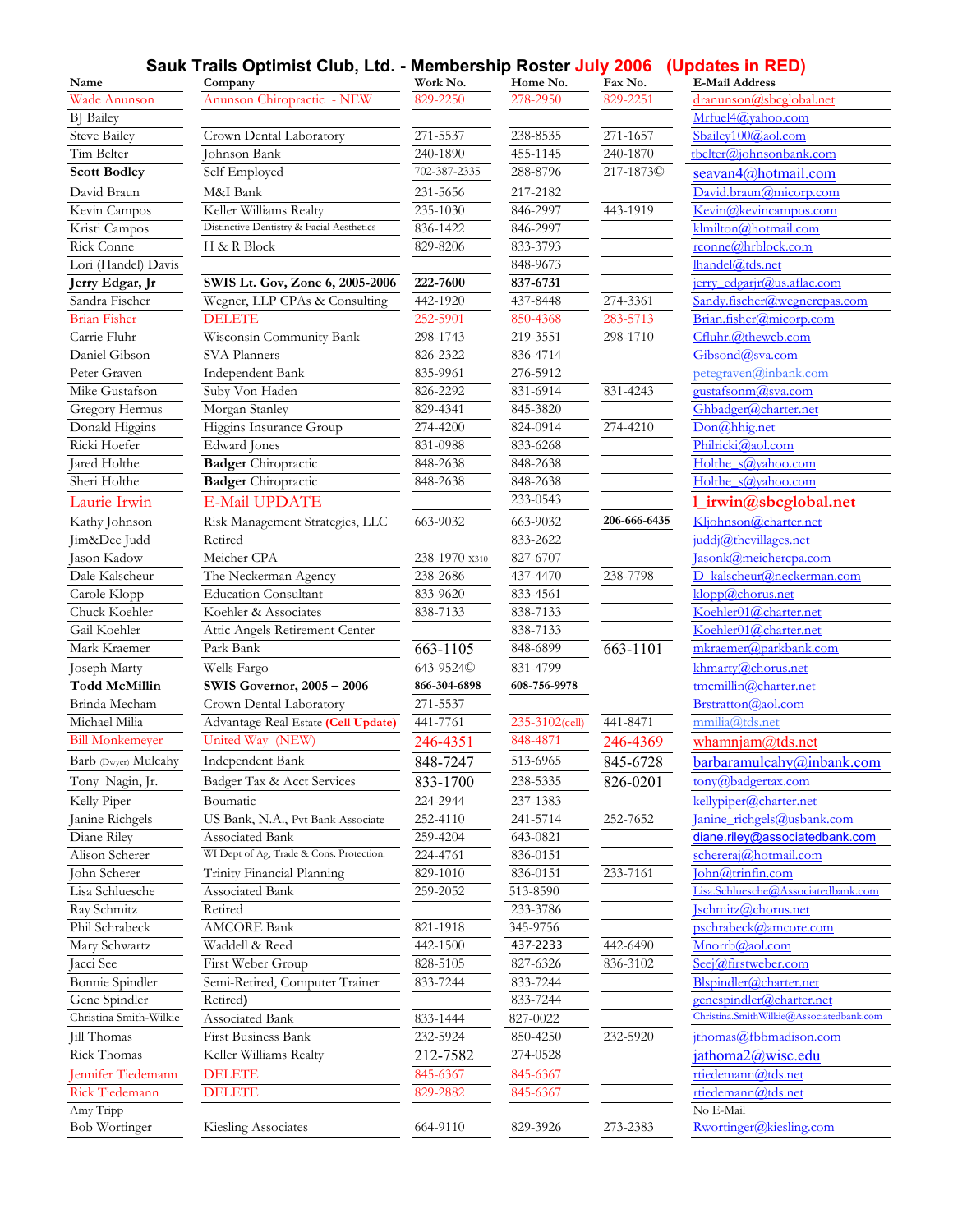# *Monday July 24th*

# *Eight Ball Pool (Green Room- 6:00PM)*

| Eight Ball Pool (Green Room- 6:00PM)                                                                                                                                                                                                 |                                                           |
|--------------------------------------------------------------------------------------------------------------------------------------------------------------------------------------------------------------------------------------|-----------------------------------------------------------|
| 1. Greg Hermus <b>Example 2.1 Figure 1.</b> Separate 1. All and 2.1 Figure 1. All and 2.1 Figure 1. All and 2.1 Figure 1.                                                                                                            | $\begin{array}{c}\n3.\n\end{array}$                       |
| 2. Mark Kraemer                                                                                                                                                                                                                      |                                                           |
| <b>Bowling (Schwoegler Park Towne Lanes - 6:00PM)</b>                                                                                                                                                                                |                                                           |
| 1. Gene Spindler                                                                                                                                                                                                                     | 5. Janine Richgels                                        |
| 2. Brinda Mecham                                                                                                                                                                                                                     | 6. Carrie Fluhr                                           |
|                                                                                                                                                                                                                                      |                                                           |
| 3. Barb Mulcahy                                                                                                                                                                                                                      | 7. Pete Graven                                            |
| 4. B.J. Bailey <b>Example 2.</b> Bailey<br><u>Tuesday July 25th</u>                                                                                                                                                                  | 8.                                                        |
|                                                                                                                                                                                                                                      |                                                           |
| 5K Run (Cherokee Country Club-7:00AM)                                                                                                                                                                                                |                                                           |
| 1. David Braun<br><u> 1989 - Johann Barn, mars ann an t-Amhair an t-Amhair an t-Amhair an t-Amhair an t-Amhair an t-Amhair an t-Amh</u>                                                                                              | 5. Jill Thomas                                            |
| 2. Sandra Fischer <b>Executive State State State State State State State State State State State State State State State State State State State State State State State State State State State State State State State State S</b> | 6. Dale Kalscheur                                         |
| 3. Lisa Schluesche                                                                                                                                                                                                                   |                                                           |
| 4. Pete Graven                                                                                                                                                                                                                       | $8. \qquad \qquad 8. \qquad \qquad$                       |
| Volleyball (Pooley's-7:30AM)                                                                                                                                                                                                         |                                                           |
|                                                                                                                                                                                                                                      |                                                           |
| 1. Barb Mulcahy                                                                                                                                                                                                                      | 5. Lori (Handel) Davis                                    |
| 2. Mark Kraemer                                                                                                                                                                                                                      | 6.                                                        |
| 3. John Scherer                                                                                                                                                                                                                      |                                                           |
| 4. Dale Kalscheur                                                                                                                                                                                                                    |                                                           |
| <b>Biking (Windsor Park-9:30AM)</b><br>1. Christina Smith Wilke                                                                                                                                                                      |                                                           |
| 2. Pete Graven                                                                                                                                                                                                                       |                                                           |
|                                                                                                                                                                                                                                      |                                                           |
| Golf (The Bridges-7:30AM) - Scramble Format                                                                                                                                                                                          |                                                           |
| 1. Dan Gibson                                                                                                                                                                                                                        |                                                           |
| 2. Mike Gustafson                                                                                                                                                                                                                    |                                                           |
| 3. Wade Anunson                                                                                                                                                                                                                      |                                                           |
|                                                                                                                                                                                                                                      |                                                           |
| <b>Ping Pong (Cherokee Country Club-9:00AM)</b>                                                                                                                                                                                      |                                                           |
| 1. Greg Hermus or Gene Spindler if Greg to VBall 2. Rick Thomas                                                                                                                                                                      |                                                           |
|                                                                                                                                                                                                                                      |                                                           |
| Swimming (Cherokee Country Club-11:00AM to 1:00PM)                                                                                                                                                                                   |                                                           |
| 1. Greg Hermus                                                                                                                                                                                                                       | 3. Wade Anunson                                           |
| 2. Rick Thomas                                                                                                                                                                                                                       | 4.                                                        |
|                                                                                                                                                                                                                                      |                                                           |
| <b>Bocce (Cherokee Country Club-1:30PM)</b>                                                                                                                                                                                          |                                                           |
| Team $#1$                                                                                                                                                                                                                            |                                                           |
| 1. Barb Mulcahy and the contract of the contract of the contract of the contract of the contract of the contract of the contract of the contract of the contract of the contract of the contract of the contract of the contra       | 3. Kathy Johnson                                          |
| Team #2                                                                                                                                                                                                                              |                                                           |
| 2. Chuck Koehler                                                                                                                                                                                                                     | 4.<br><u> 1980 - Johann Stein, marwolaethau (b. 1980)</u> |
|                                                                                                                                                                                                                                      |                                                           |
| Team #3                                                                                                                                                                                                                              |                                                           |
| 3. Pete Graven                                                                                                                                                                                                                       | 6. Sandra Fischer                                         |
|                                                                                                                                                                                                                                      |                                                           |

### *Racquetball (Cherokee Country Club-1:30PM)*

- 1. Rick Thomas
- 2. Dan Gibson